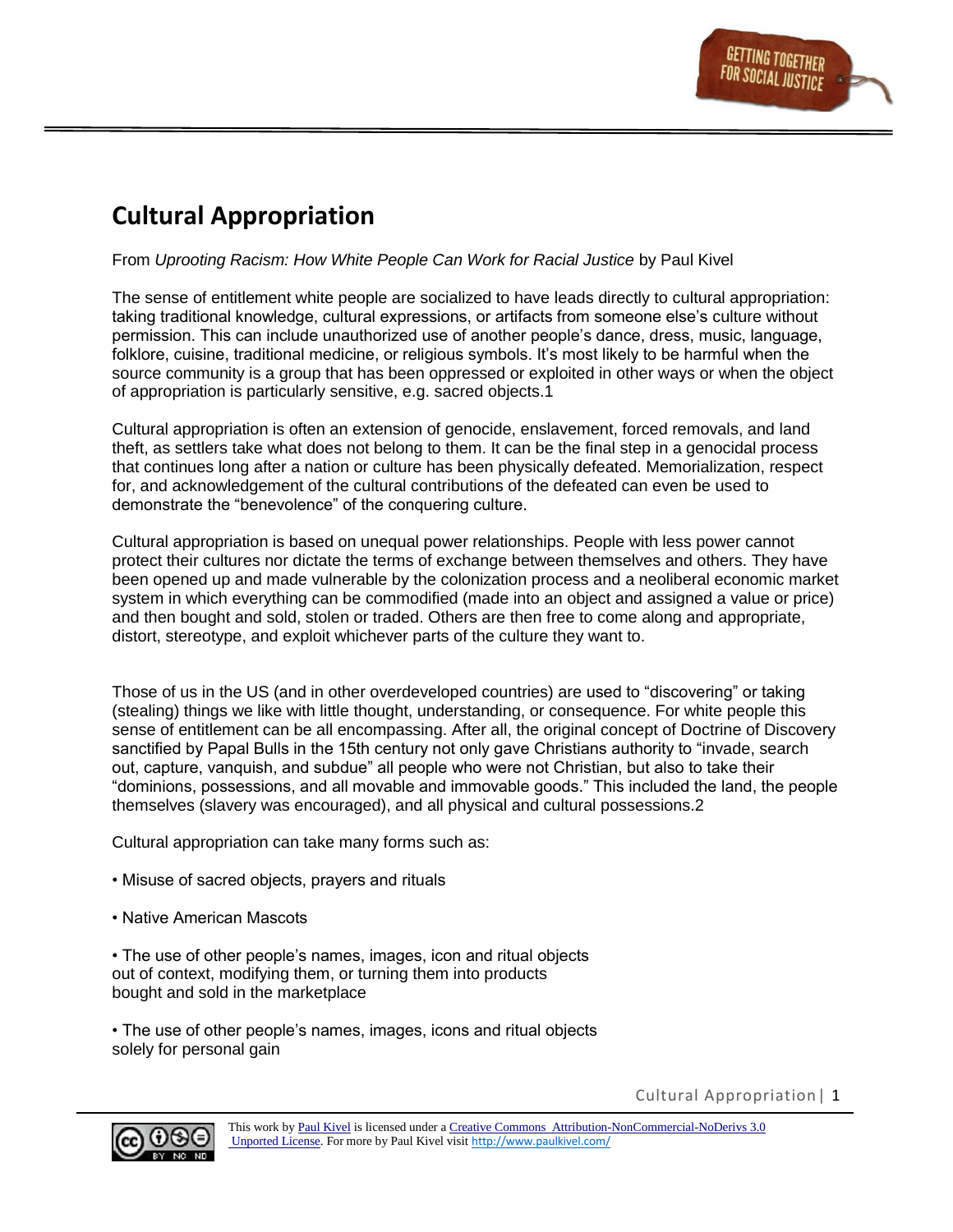

• The use of other people's sayings, music, literature, art, food, genes, or knowledge without permission, credit or as a commodity or for monetary gain

• Camp Fire Girls, Cub Scout and Brownie/Boy and Girl Scout activities and many other Indian named and themed camps, party themes, covering songs and other music, and the adoption of cultural objects and rituals

• Halloween costumes

• Mock Spanish or disrespectful use of African American idioms or other forms of language

• Taking, exploiting, and misunderstanding history and symbols meaningful to people of other cultures

• Neglecting to recognize and acknowledge the origins of what one is using

• Speaking as an expert on a culture or set of practices as an academic/researcher, writer, teacher, or guide without initiation or authorization

As with all forms of white privilege, rather than examining the roots of our privilege in the harm done to others, we resort to rationalizations to justify our cultural appropriation. Justifications that I and other white people give for these kinds of appropriation include

• We are actually memorializing, respecting, or honoring the culture

- We don't intend to be disrespectful
- We were told by somebody that it was OK
- We were taught by someone from that culture
- This practice is universal or is universally useful
- We gain so much personally from this practice

• There is always cultural exchange going on; cultures borrow and adapt from each other

• We don't see the harm in what we're doing

Jarune Uwujaren writes that "Using someone else's culture to satisfy a personal need for self-expression is an exercise in privilege

Cultural Appropriation| 2

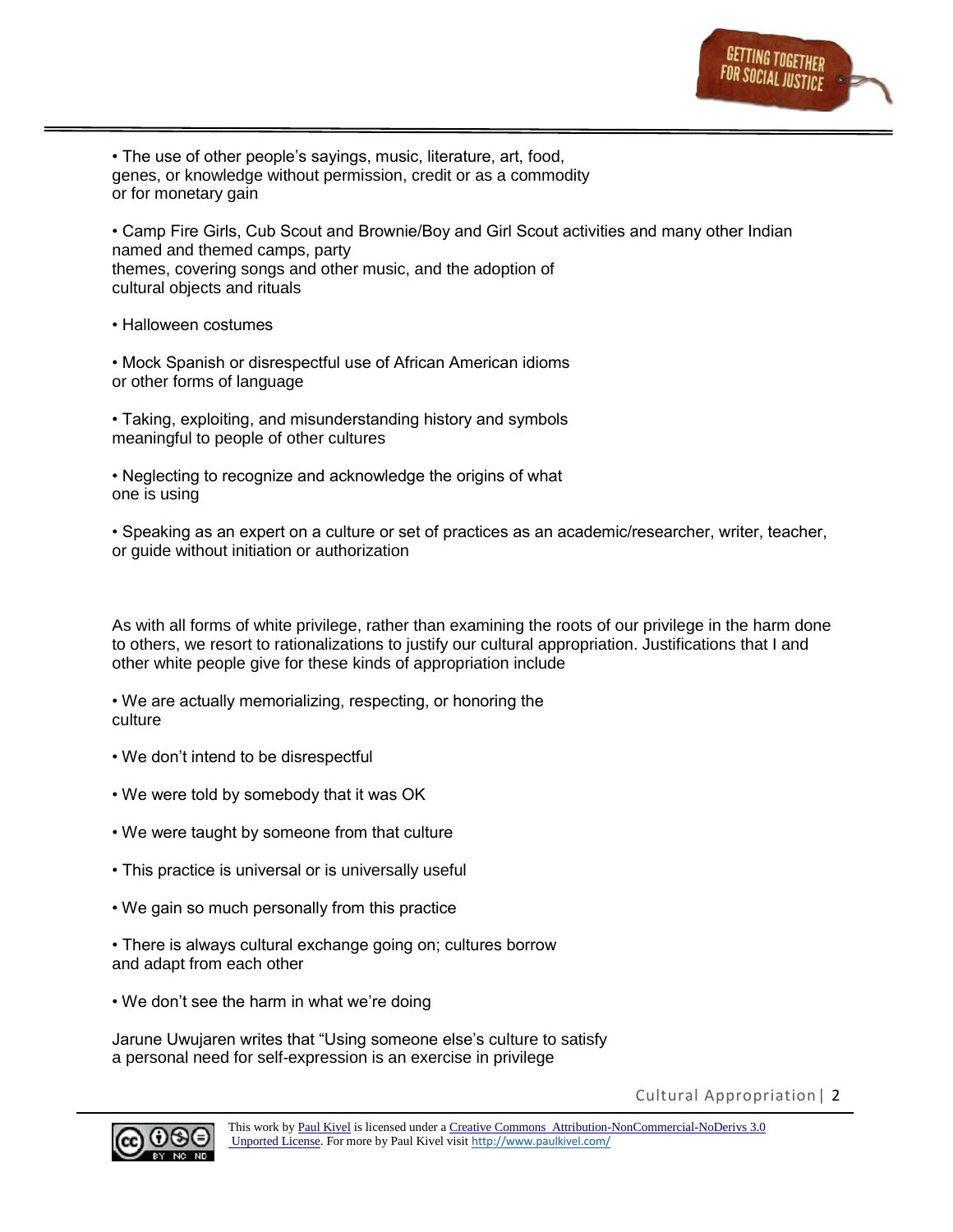

and entitlement regardless of the intentions of the one who appropriates. There needs to be some element of mutual understanding, equality, and respect for there to be true exchange."3 Otherwise we who take are contributing to the further exploitation and marginalization of another people. We have a responsibility to listen to people of marginalized cultures, understand as much as possible the blatant and subtle ways in which their cultures have been appropriated and exploited, and educate ourselves enough to make informed choices when it comes to engaging with them. "Cultural exchange is engaging with a culture as a respectful and humble guest, invitation only."4

Encouraging this awareness is not about telling people what they can wear or do. We live and act within a social and historical context, and without understanding the implications of that context and the historical harm white people have done and continue to do to people of color, we cannot avoid feeling entitled to take things that don't belong to us. The racial double standard could not be clearer when people of color are prohibited or prevented from practicing their cultures while white people are allowed to and even rewarded for appropriating them.

There are no legitimate claims of ignorance or innocence for cultural appropriation, and the intentions of the inadvertent appropriator are irrelevant in this context. Therefore, as Jarune Uwujaren said so succinctly, "...educate yourself, listen, and be open to reexamining the symbols you use without thinking, the cultures you engage with without understanding, and the historical and social climate we all need to be seeing."5

## Endnotes

1. Susan Scafidi, author of Who Owns Culture? Appropriation and Authenticity in American Law, quoted in Nadra Kareem Nittle. "What is Cultural Appropriation and Why is it Wrong." Racerelations.about. com, updated November 14, 2016. [online]. [cited December 9, 2016]. racerelations.about.com/od/diversitymatters/fl/What-Is-Cultural -Appropriation -and-Why-Is-It-Wrong.htm.

2. The Doctrine of Discovery. "The Bull Romanus Pontifex (Nicholas V) January 8, 1454." [online]. [cited April 22, 2017]. doctrineofdiscovery .org/.

3. Jarune Uwujaren. "The Difference Between Cultural Exchange and Cultural Appropriation?" Everyday Feminism, September 30, 2013. [online]. [cited November 2, 2016]. everydayfeminism.com/2013/09 /cultural -exchange-and-culturalappropriation/.

4. Ibid.

Cultural Appropriation| 3